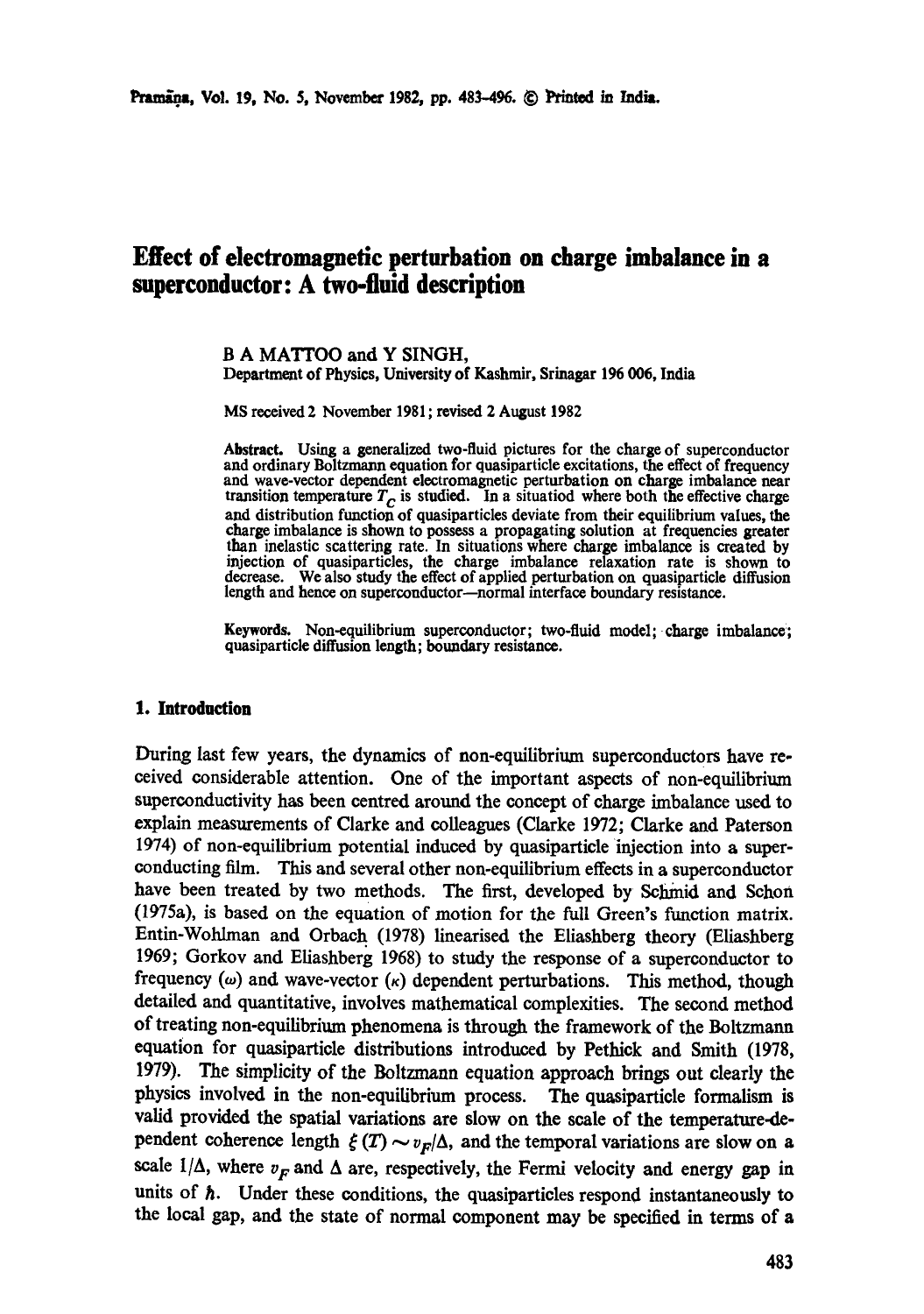scalar quasiparticle distribution function rather than a matrix distribution involving anomalous correlations, as in more general cases.

In this paper the effects of frequency  $(\omega)$  and wave-vector  $(\kappa)$  dependent electromagnetic perturbation on charge imbalance, using a generalised two-fluid picture for charge and ordinary Boltzmann equation for excitations in superconductor has been reported. The temperature has been kept close to the transition temperature  $T_c$  in order that the exact solutions of the Boltzmann equation are valid. The basic ingredients of the two-fluid model are given by Betbeder-Matibet and Nozieres (1969) who studied the transport equations in clean superconductors. However, it was only after the work of Leggett and Takegi (1977) on an analogous two-component model for the spin of 3He that the physical contents of the two-fluid model were brought out. The salient features of this theory have been summarised in  $\S$  2. In §3, the effects of applied perturbation on charge imbalance created due to deviation in the effective charge as well as in distribution function of quasiparticles from their equilibrium values have been reported. At frequencies that are larger compared to the superfluid response factor  $\gamma$ , and also the rate of inelastic scattering processes  $\tau_{10}^{-1}(0)$  the charge imbalance is found to possess a propagating solution. In § 4, the theory is extended to account for the effect of applied perturbation on charge imbalance created due to injection of quasiparticles. The effects of applied perturbation on quasiparticle diffusion length and hence on superconductor normal interface boundary resistance have further been studied. Calculations predict appreciable effects at microwave frequencies.

#### **2. Charge imbalance (a two-fluid description)**

In the BCS theory the total charge density (measured in units of electronic charge) may be written as:

$$
Q_{\text{tot}} = \sum_{k\sigma} \{ U_k^2 f_{k\sigma} + V_k^2 (1 - f_{k\sigma}) \}, \tag{1}
$$

where  $U_k$  and  $V_k$  are the usual coherence factors given by

$$
U_k^2(\xi_k) = V_k^2(-\xi_k) = \frac{1}{2}(1+\xi_k/E_k), \qquad (2)
$$

with 
$$
E_k = (\xi^2 + \Delta^2)^{1/2} \text{ and } \xi_k = \epsilon_k - \mu_s. \tag{3}
$$

Here  $\xi_k$  is the normal state quasiparticle energy  $\epsilon_k$  measured with respect to chemical potential  $\mu_s$  of condensate.  $E_k$  is the quasiparticle excitation energy, positive on both electron like  $(\xi_k > 0)$  and hole-like  $(\xi_k < 0)$  branches of excitation spectrum, and  $\Delta$  is the BCS gap parameter. When the system is in thermal equilibrium, the distribution function  $f_k$  is simply the Fermi function  $f_k^0$  and (1) may be expressed as **the** sum of

$$
Q_{\mathbf{a}} = \sum_{k\sigma} \left( U_{k}^{0} - V_{k}^{0} \right) f_{k\sigma}, \tag{4}
$$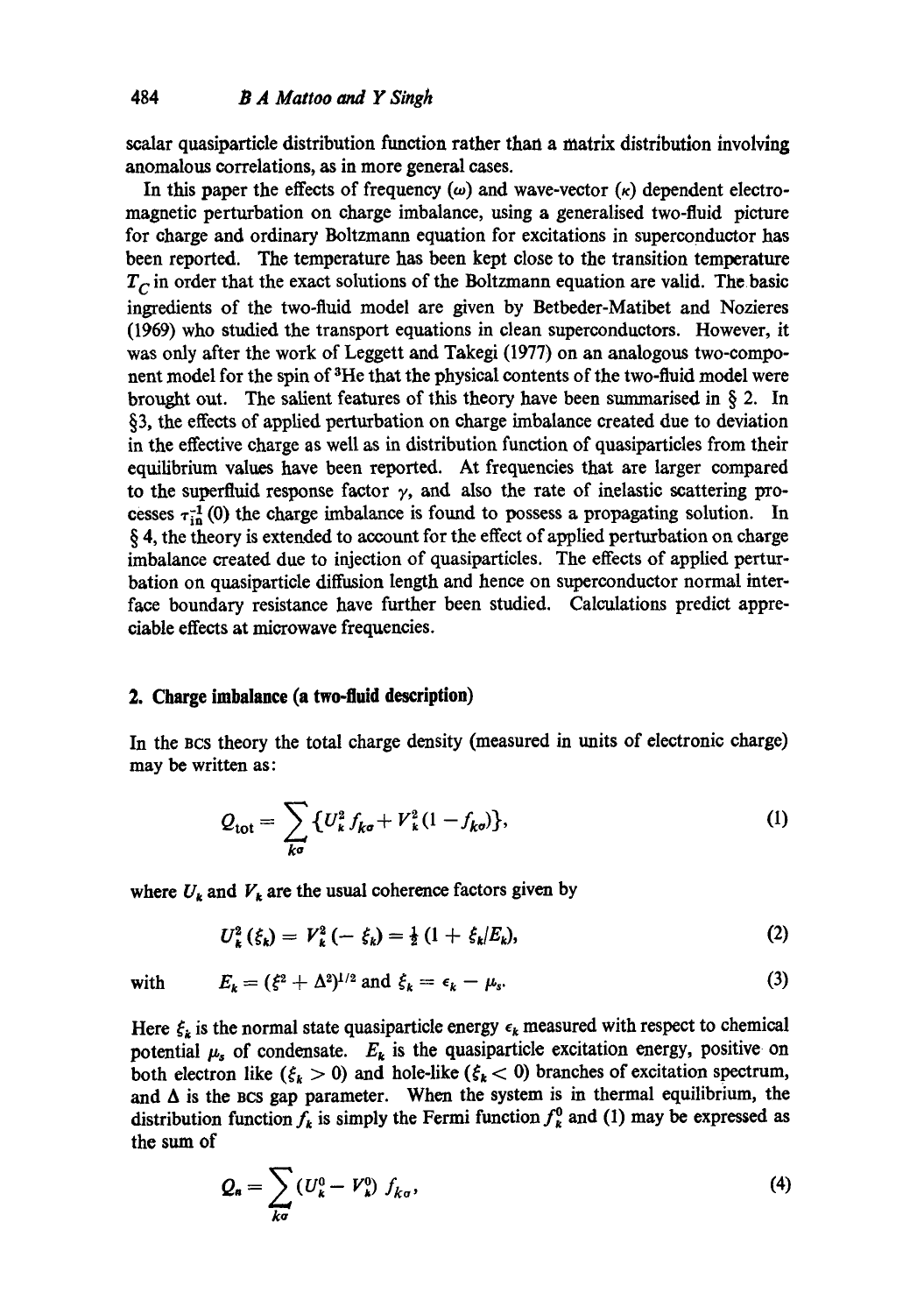*Electromagnetic perturbation in superconductor*  $485$ 

and 
$$
Q_s = \sum_{k\sigma} V_{k}^2.
$$
 (5)

Here  $U_k^0$  and  $V_k^0$  are the equilibrium values of coherence factors defined by (2). When normal and superfluid components differ from their equilibrium values, one may write for first order deviations (Pethick and Smith 1979)

$$
\delta Q_{\rm tot} = \delta Q_{\rm s} + \delta Q_{\rm s}, \tag{6}
$$

where  $\delta Q_n = \int q_k^{\circ} \delta f_{k\sigma}$ , (7) ko

and 
$$
\delta Q_s = \sum_{k\sigma} (1 - 2 f_{k\sigma}^0) \delta V_k^2.
$$
 (8)

Here  $\delta f_{k\sigma}$  being the first order deviation in  $f_k$  from its equilibrium value, which is caused either by direct injection of quasiparticles, quasiparticle diffusion from adjacent regions or by inelastic scattering processes, and  $q_k^0$  is the equilibrium value of  $q_k$ , referred to as effective charge of quasiparticles,

$$
q_k = U_k^2 - V_k^2 = \xi_k / E_k = \pm (E_k^2 - \Delta^2)^{1/2} / E_k
$$
  
=  $\pm N_s^{-1} (E_k)$ , (9)

where  $N_s(E_k)$  is the normalised BCS density of states. It is worth noting that  $\delta Q_n$ is the deviation of  $Q_n$  from its global equilibrium value.

One can discuss many non-equilibrium phenomena in a physically appealing way by defining the net charge density of the quasiparticle system representing the deviation of  $Q_n$  from its local equilibrium value, also referred to as  $\delta Q_n^{\text{le}}$ , called the charge imbalance  $Q^*$ :

$$
Q^* = \sum_{k,\,\sigma} q_k \left\{ f_{k\sigma} - f_{k\sigma}^0 \left( E_k \right) \right\}.
$$
 (10)

In a situation where  $\mu_s$  and hence  $q_k$  has its equilibrium value, like in steady-state experiments, the change in  $f_k$  alone corresponds to change in  $Q_n$ . Hence for small variations from equilibrium one may linearize (10) and write

$$
Q^* = \sum_{k\sigma} q_k \,\delta f_{k\sigma}.\tag{11}
$$

However, in situations where  $\mu_s$  and hence  $q_k$  also change, as in pulsed experiments, (10) takes the general form:

$$
Q^* = \sum_{k,\sigma} \{q_k \delta f_{k\sigma} + \delta q_k f_{k\sigma} \}, \tag{12}
$$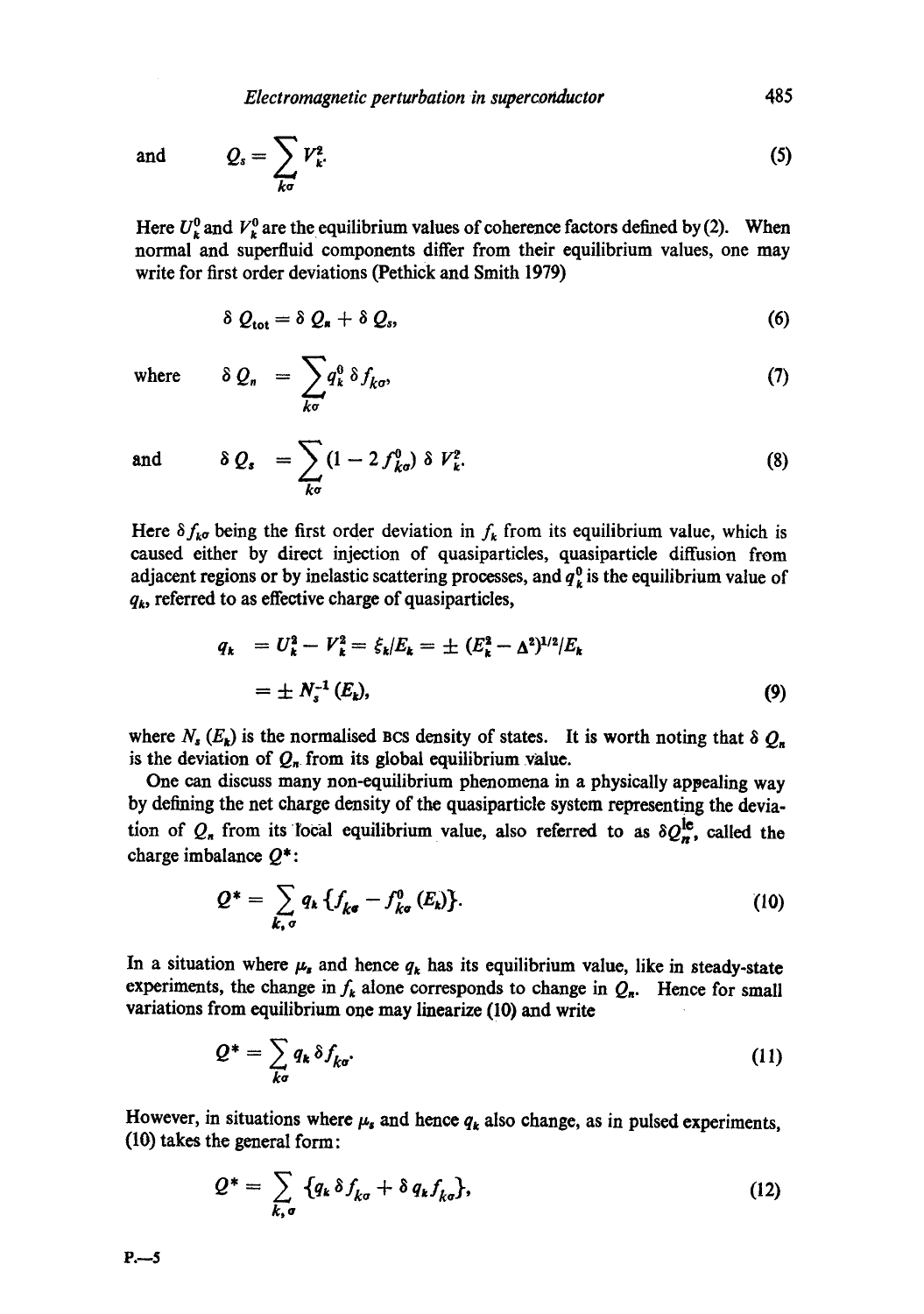### 486 *B A Mattoo and Y Singh*

where  $\delta q_k$  is the first order deviations in the quasiparticle charge  $q_k$  from its equilibrium value. The main contribution of  $\delta q_k$  to  $Q^*$  is due to the shift in the chemical potential  $\mu_s$  and hence response of superfluid part of density  $\delta Q_s$  to a chemical potential change, which in turn is related to the variations in the coherence factors  $V<sub>k</sub><sup>2</sup>$ . Equations (2) and (3) represent the dependence of  $V_k$  on  $\mu$  through  $\xi_k$  which includes the Fermi liquid effects. The change in coherence factors  $V^2_{\mathbf{k}}$  is given by:

$$
\delta V_k^2 = (\triangle^2/2 E_k^3) \delta E_F, \qquad (13)
$$

where  $\delta E_F = \delta \mu_s - \delta \epsilon_k$ . In the absence of Fermi-liquid effects, (13) along with (8) leads to

$$
\delta\ Q_s = X_s^0\ \delta\ \mu_s,\tag{14}
$$

where 
$$
X_s^0 = \sum_{k\sigma} (1 - 2f_{k\sigma}^0) (\Delta^2/2E_k^3) \simeq 2 N(0) [1 - Z(T)].
$$
 (15)

called the susceptibility of supeffluid component in the absence of Fermi-liquid effects. The temperature-dependent function *Z(T)* is discussed by Clarke *et al*   $(1979)$  and  $N(0)$  is the usual density of states in normal metal at the Fermi energy. In thermal equilibrium, a change in  $\mu_{s}$  alters the quasiparticle energy and hence the quasiparticle distribution, resulting in a change in quasiparticle charge by an amount:

$$
\delta Q_n = X_n^{\theta} \, \delta \mu_s, \tag{16}
$$

where the susceptibility of normal fluid in the absence of Fermi liquid effects is:

$$
X_{\kappa}^{0} = \sum_{k\sigma} q_{k} \frac{\partial f_{k}^{0}}{\partial E_{k}} \frac{\partial E_{k}}{\partial \mu_{s}} = \sum_{k\sigma} -q^{2} \frac{\partial f_{k}^{0}}{\partial E_{k}} = 2 N(0) Z(T). \qquad (17)
$$

The value of  $\mu_{s}$  is determined by requiring that the total electronic charge density be the same in the presence of charge imbalance as in thermal equilibrium. Thus, the first order changes in  $V_k$  and  $f_{kq}$  from their equilibrium values  $f_{kq}$  and  $V_k^0$  are constrained by:

$$
\sum_{k,\,\sigma} \, \left\{ (1-2\,f_{k\sigma}^0) \,\delta \, V_k^2 + (1-2\,V_k^{03}) \,\delta \, f_{k\sigma} \right\} \, = \, 0. \tag{18}
$$

But the  $\delta V_k^2$  is determined from the shift,  $\delta E_F$ , in the Fermi energy of the condensate in equation (13). The net charge density of the quasiparticle system  $Q^*$  is also proportional to this shift since it is equal and opposite to the change in condensate charge. Waldram (1975) has shown that this condition gives

$$
Q^* = -2 N(0) \delta E_F. \tag{19}
$$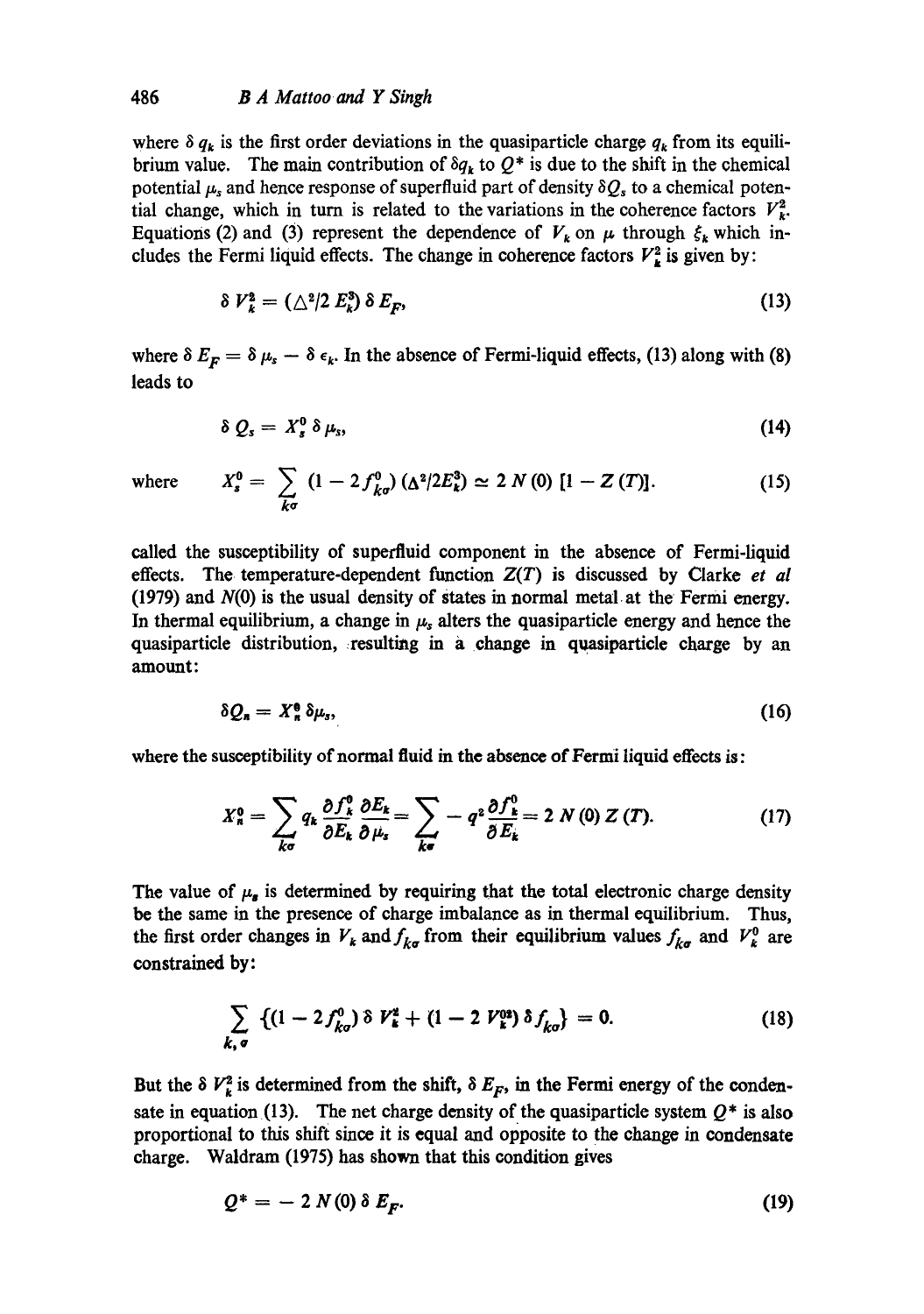Using (13) to (19), one obtains

$$
Q^* = \delta Q_n/\lambda = \delta Q_n/[1 - Z(T)], \qquad (20)
$$

where  $\lambda$  is the dimensionless parameter, representing the reduced susceptibility of superfluid component,  $X_s^0/X_{\text{tot}}^0$ . In situations where change in  $q_k$  plays the essential role, the significance of (20) may be understood from the relation

$$
\delta q_k = \delta \mu_s \frac{\partial}{\partial \mu_s} (\xi_k | E_k) = -\delta \mu_s \frac{\Delta^2}{E_k^3}.
$$
 (21)

Using (19) in the absence of the Fermi liquid effects along with (12) and (21), one obtains

$$
Q^* = \sum_{k\sigma} q_k \,\delta \, f_{k\sigma} / \lambda. \tag{22}
$$

Thus the response of superfluid in maintaining eleotroneutrality acts to enhance the change in  $Q^*$  due to change in distribution function alone. A similar argument for time variations lead, to (Kadin *et al* 1980):

$$
\dot{Q}^* = \sum_{k,\,\sigma} q_k \dot{f}_{k\sigma} / \lambda. \tag{23}
$$

In the absence of spatial variations of the  $f<sub>k</sub>$ , the normal component is changed only by collision processes and its equilibrium value is determined from:

$$
\partial Q_n/\partial t = (\partial Q_n/\mathrm{d}t)_{\text{coll.}} \tag{24}
$$

However, in the presence of spatial variations,  $Q_n$  can also change because of transport of normal charge from adjacent regions. Thus (24) should be generalised to

$$
\partial Q_n/\partial t + \nabla \cdot J_n^Q = (\mathrm{d}Q_n/\mathrm{d}t)_{\text{coll.}} \tag{25}
$$

Similarly the continuity equation for superfluid part has the form:

$$
\partial Q_s/\partial t + \nabla J_s^Q = (dQ_s/dt)_{\text{coll.}} = -(dQ_s/dt)_{\text{coll.}} \tag{26}
$$

Here  $J_{n}^{Q}$  and  $J_{n}^{Q}$  are the currents associated with  $Q_{n}$  and  $Q_{s}$ , referred to as normal and superfluid charge currents respectively. These currents are related to the conventional currents  $J_n$  and  $J_s$  associated with normal and superfluid components (Pethick and Smith 1979) by:

$$
J_n^Q = (1 - \lambda) J_n,\tag{27}
$$

and 
$$
J_s^Q = J_s + \lambda J_n. \tag{28}
$$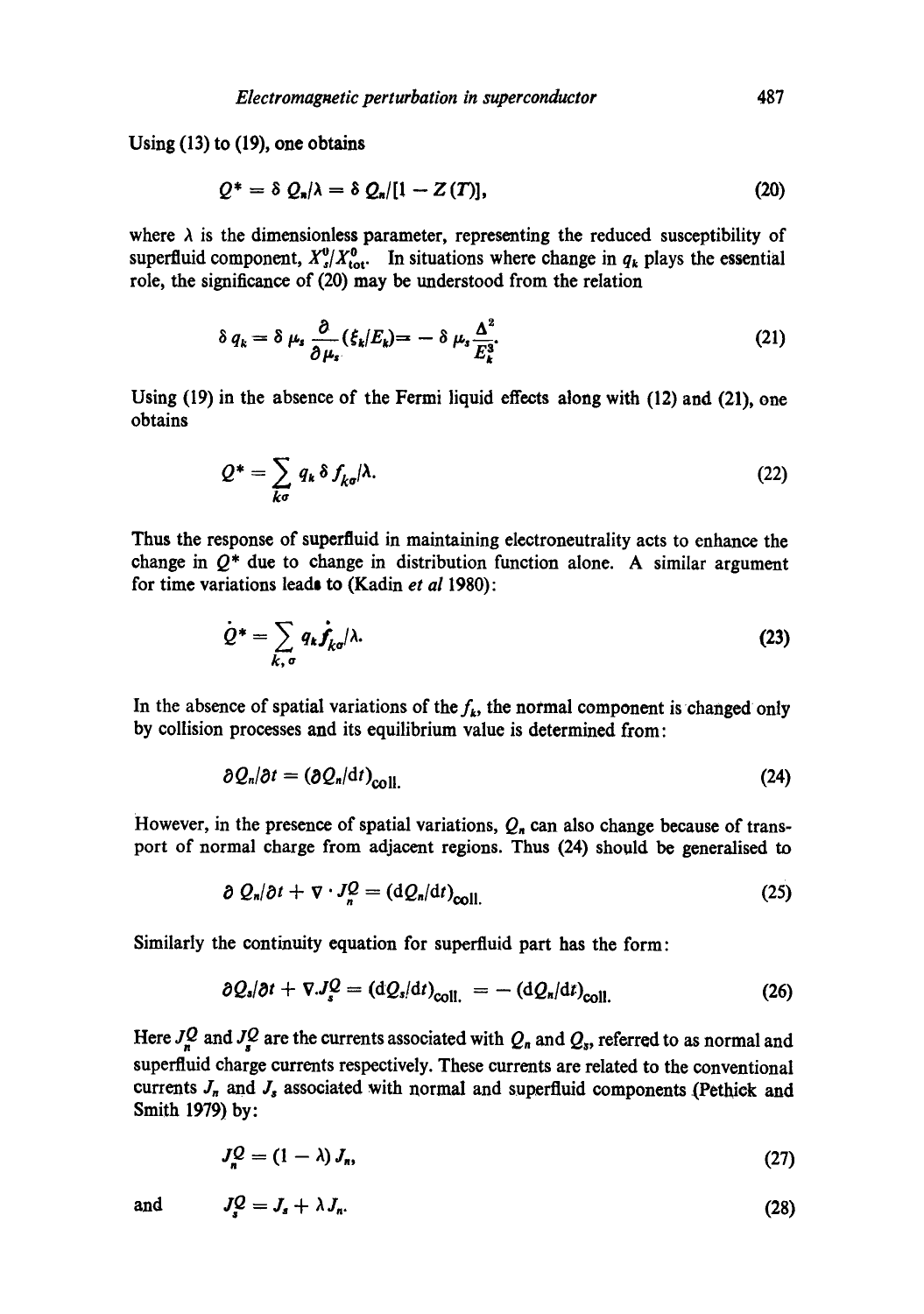The above discussion has been for clean superconductors. In dirty superconductors (27) and (28) may still hold, with  $\lambda \sim \frac{\Lambda}{k_B} T$  near  $T_C$ , but in evaluating  $J_s$  one must calculate  $n_s$  and the coefficients  $\lambda$  from microscopic considerations.

### **3. Dynamics of charge imbalance**

When the frequency  $(\omega)$  and wave-vector  $(\kappa)$  dependent electromagnetic perturbation, described by vector potential  $A(\omega, \kappa)$  and a scalar potential  $\phi$  ( $\omega, \kappa$ ) is applied to a superconductor, it causes the quasiparticle distribution function to deviate from its equilibrium value. For a weak applied perturbation and for first order changes, this deviation may be written as:

$$
f_k \to f_k + \delta f_k \, (\omega, \kappa). \tag{29}
$$

We take the deviation  $\delta f_k$  to be odd with respect to inversion through the local Fermi surface, so as to excite the charge imbalance mode. A distribution of this type implies that the gap parameter  $\Delta$  has its equilibrium value and only deviations in the phase of order parameter is excited. For first order deviations, we define

$$
\boldsymbol{\varphi} \to \boldsymbol{\varphi} + \delta \, \boldsymbol{\varphi} \, (\omega, \kappa), \tag{30}
$$

where  $\delta \varphi$  ( $\omega$ ,  $\kappa$ ) is the deviation in phase of order parameter associated with current and charge density of perturbed state of the superconductor.

In a steady-state situation, the relaxation time for this mode, very near  $T_C$ , is shown to be (Pethick and Smith 1979):

$$
\tau_{Q^*} = \frac{4k_B T}{\pi \Delta} \tau_{\text{in}}(0),\tag{31}
$$

and is called the charge imbalance relaxation time. Here  $\tau_{in}^{-1}(0)$  is the relaxation rate due to inelastic scattering processes of normal state quasiparticle with  $\xi = 0$  at  $T_C$ . When the frequency of applied perturbation is less than the rate of inelastic scattering processes ( $\omega \ll \tau_{\text{in}}^{-1}(0)$ ), the charge imbalance relaxation becomes frequency-dependent and is discussed in §4. However, when  $\omega > \tau_{\text{in}}^{-1}$  (0) there is a negligible conversion of quasiparticle charge into charge associated with pairs. The charge densities on the other hand execute local oscillations. The total density oscillates slightly since variations in it are suppressed by Coloumb interactions. To get further insight of the density fluctuations we return to (12). For slow-time variations the quasiparticle distribution function may be wiitten as (Pethick and Smith 1979)

$$
f_{k} = f_{k}^{\text{le}} + q_{k} \left( \partial f_{k}^{0} / \partial E_{k} \right) \delta \mu_{s}, \tag{32}
$$

where  $f_k^1$ <sup>e</sup> is the local equilibrium distribution equal to the Fermi function  $f_k^0$  ( $E_k$ ) evaluated for local equilibrium value of quasiparticle energy. Using (32) and (12), one finds:

$$
Q^* = \delta Q_n - (\partial Q_n/\partial \mu_s) \delta \mu_s,
$$
  
=  $\delta Q_n - (X_n^0/X_s^0) \delta \mu_s,$  (33)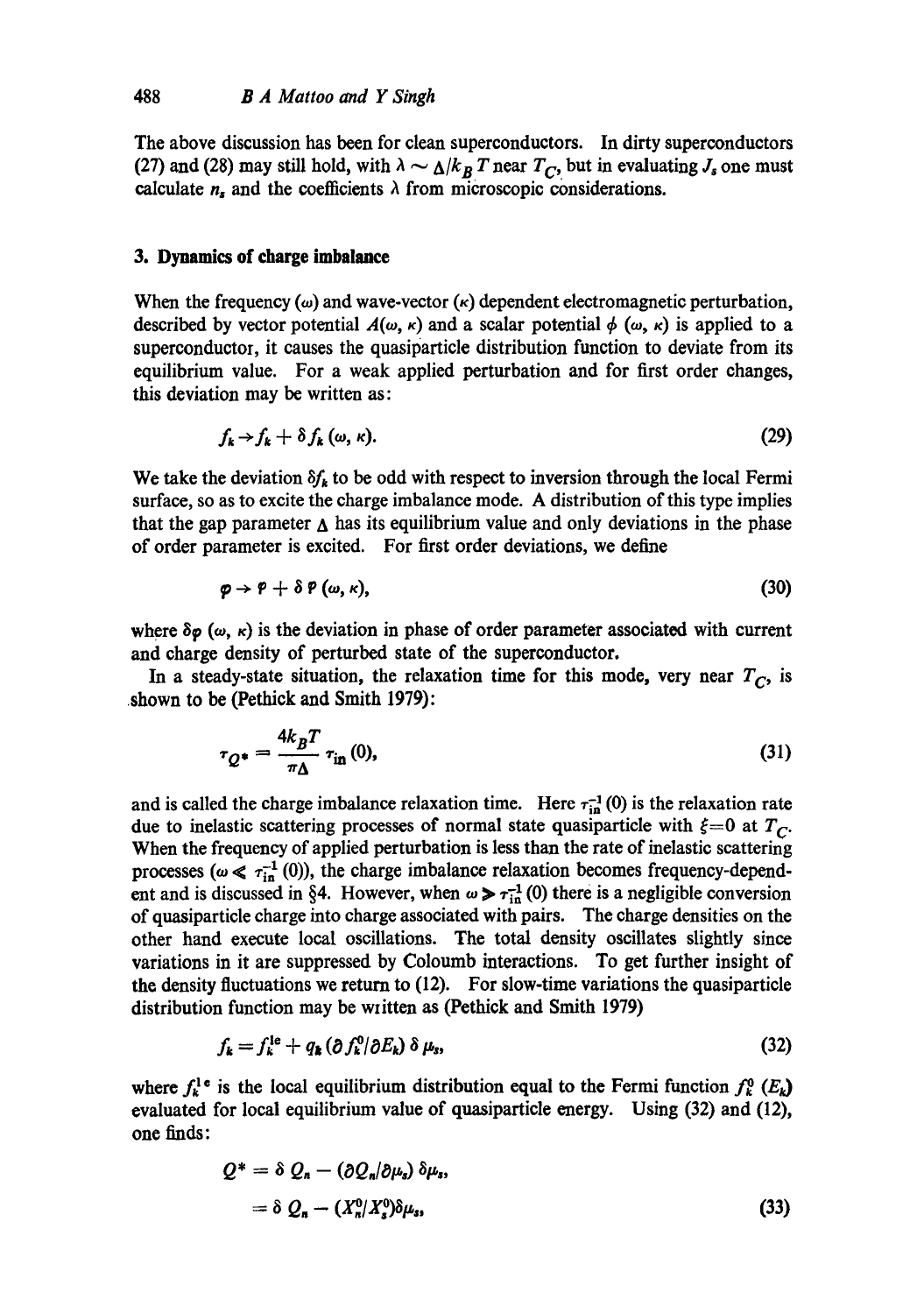which on using definition of  $\lambda$  along with  $\partial Q_i = \delta Q_{\text{tot.}} - \delta Q_n$  becomes

$$
Q^* = (1/\lambda) \left( \delta \ Q_n - \delta \ Q_n^{eq} \right) \tag{34}
$$

where

$$
\delta Q_n^{\text{eq.}} = (X_n^0 / X_s^0) \delta Q_{\text{tot.}}
$$

is the value of  $\delta Q_n$  for equilibrium in presence of density fluctuations. For  $T \sim T_c$ ,  $X_n/X_s^0 = (1 - \lambda)/\lambda$  is very large as the susceptibility of superfluid is small. The positive  $\delta Q_n$  is accompanied by equal and opposite  $\delta Q_s$  so that  $\delta Q_{tot}$ . vanishes. The change in  $\delta Q_s$  leads to large change in  $\mu_s$  which in turn shifts the local value of  $\delta Q_n$ . This counterflow idea implies that the superfluid moves in a weak manner without dissipation. The resulting space charge induces a counterflow of the normal part, acting as the dissipating agent. In a normal state deviations of the total charge density vanishes for frequencies below the plasma frequency  $\omega_{\rho}$  by the requirement  $\nabla \cdot J_n = 0$ . However, in superconducting state,  $\delta Q_{\text{tot}}$  is of the order of  $\omega/\omega_p^2 \tau$ . This is because  $\nabla J_n$  cannot be zero in this case as we have (Entin-Wholman and Orbach 1978)

$$
\nabla J_n + \nabla J_s = 0 \tag{35}
$$

where  $\tau$  is the life-time due to scattering by non-magnetic impurities (also called the momentum relaxation time). In the presence of applied perturbation, where there is direct coupling between superfluid motion and applied perturbation, one may write supercurrent as\*:

$$
J_s(\omega,\kappa)=\frac{n_s}{em}\bigg[\nabla\phi\left(\omega,\kappa\right)+\frac{2\,e\,A\left(\omega,\kappa\right)}{c}\bigg].\tag{36}
$$

The supercurrent is driven by the effective chemical potential  $\mu_s = e\phi + \delta\mu_s$ . Using the Josephson relation  $d/dt = 2\mu_s$ , along with (30) and (36), we get:

$$
\frac{\mathrm{d}}{\mathrm{d}t}J_s(\omega,\kappa)=\frac{n_s}{em}\left[eE+\nabla\delta\mu_s\right]
$$
\n(37)

Definining the superfluid response factor  $\gamma = n_s/n\tau$ , which relates the superfluid density with total density through momentum relaxation time  $\tau$ , and using (19), (37) takes the form

$$
\frac{\mathrm{d}}{\mathrm{d}t}J_{\mathrm{s}}(\omega,\kappa)=\gamma\,J_{n}(\omega,\kappa)-D\gamma\,\mathcal{Q}^{*}\left(\omega,\kappa\right) \tag{38}
$$

<sup>\*</sup>This equation for supercurrent can also be obtained from equation (15) of Entin-Wholman and Orbach (1978), who relates the change in phase of order parameter by  $\delta \varphi = i \delta \Delta_2 / \Delta$ ,  $\delta \Delta_2$  being imaginary.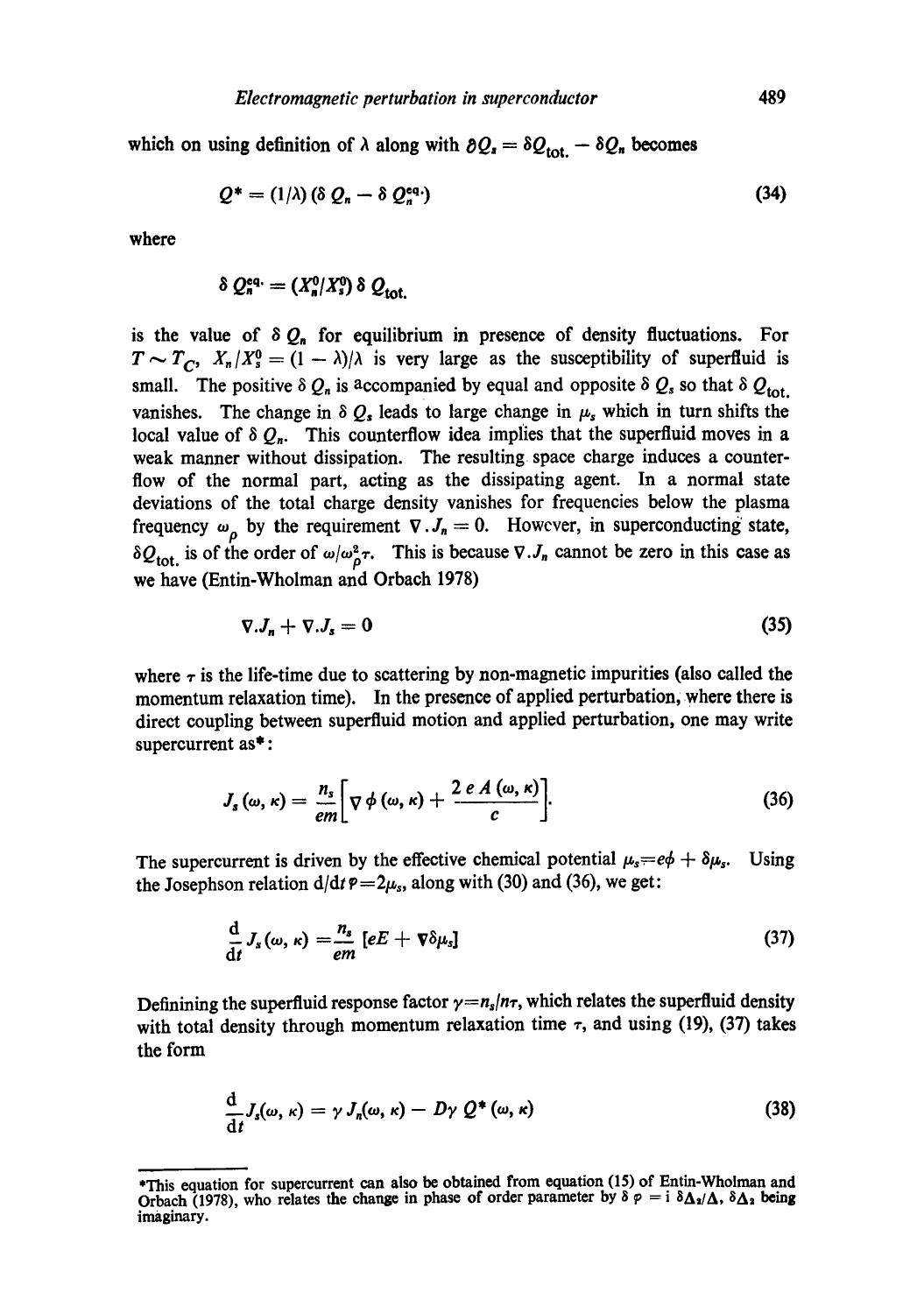where we have used  $\sigma = ne^2\tau/m$  as the normal state electron conductivity and  $D = 1/3V_F^2 \tau$  is the normal state diffusion constant. Combining (35), (38) and (27) we get:

$$
\left(\frac{d}{dt} + \gamma\right) \nabla \cdot J_n^Q\left(\omega, \kappa\right) = (1 - \lambda) D \gamma \nabla^2 Q^* \left(\omega, \kappa\right) \tag{39}
$$

The quasiparticle charge current,  $J_{n}^{Q}$ , is obtained by writing the Boltzmann equation for excitation, which for a clean superconductor is discussed by Betbeder-Matibet and Nozieres (1969); when linearized this equation has the form:

$$
\frac{\partial}{\partial t}f_k + v_k \cdot \nabla \delta f_k - \frac{\partial f_k}{\partial E_k} v_k \cdot \nabla \delta E_k = \left(\frac{\mathrm{d}f_k}{\mathrm{d}t}\right)_{\text{coll.}} \tag{40}
$$

where  $v_k$  is the group velocity of an excitation and  $\delta E_k$  is the variation of quasiparticle energy in the absence of Fermi liquid effects. Defining  $\delta f^{le}_k = \delta f_k - (\partial f_k/\partial E_k) \delta E_k$ , as the deviation from local equilibrium, one can write (40) in a compact form as;

$$
\frac{\partial t}{\partial f_k} + v_k \cdot \nabla \delta f_k^{le} = \left(\frac{\mathrm{d} f_k}{\mathrm{d} t}\right)_{\text{coll.}} \tag{41}
$$

On multiplying both sides of this by  $q_k$  and summing over all possible states, we get:

$$
\sum_{k, \sigma} q_k \frac{\partial f_k}{\partial t} + \nabla \cdot J_n^Q = \left(\frac{\mathrm{d}Q_n}{\mathrm{d}t}\right)_{\text{coll.}} \tag{42}
$$

The relaxation of the quasiparticle charge is described phenomenologically as

$$
\left(\mathrm{d}Q_{n}/\mathrm{d}t\right)_{\text{coll.}} = -Q^{*}/\tau_{Q^{*}}.\tag{43}
$$

Using (34), we have:

$$
\left(\mathbf{d} \cdot \mathcal{Q}_n/\mathbf{d}t\right)_{\text{coll.}} = -\frac{1}{\lambda \tau_Q \cdot \mathbf{d}} (\delta \mathcal{Q}_n - \delta \mathcal{Q}_n^{\text{eq.}}) \tag{44}
$$

Equations (43) and (44) predict that  $Q_n$  will relax to local equilibrium value at the rate  $1/\tau_{Q^*}$ , but to global equilibrium value at the rate  $1/\lambda \tau_{Q^*} \sim 1/\tau_{in}$  (0) which remains finite in the limit  $T \rightarrow T_C$ . Using (43) and (23) in (42), one obtains:

$$
\lambda \left( d/dt \right) Q^* + \nabla \cdot J_n^Q = - Q^* / \tau_{Q^*}.
$$
\n(45)

**On** combining this with (39), we get:

$$
\left[d^{2}/dt^{2} + \left\{\gamma + \tau_{\text{in}}^{-1}(0)\right\}d/dt + \frac{1-\lambda}{\lambda}D\gamma\nabla^{2} + \gamma\tau_{\text{in}}^{-1}(0)\right] \times Q^{*}(\omega,\kappa) = 0
$$
\n(46)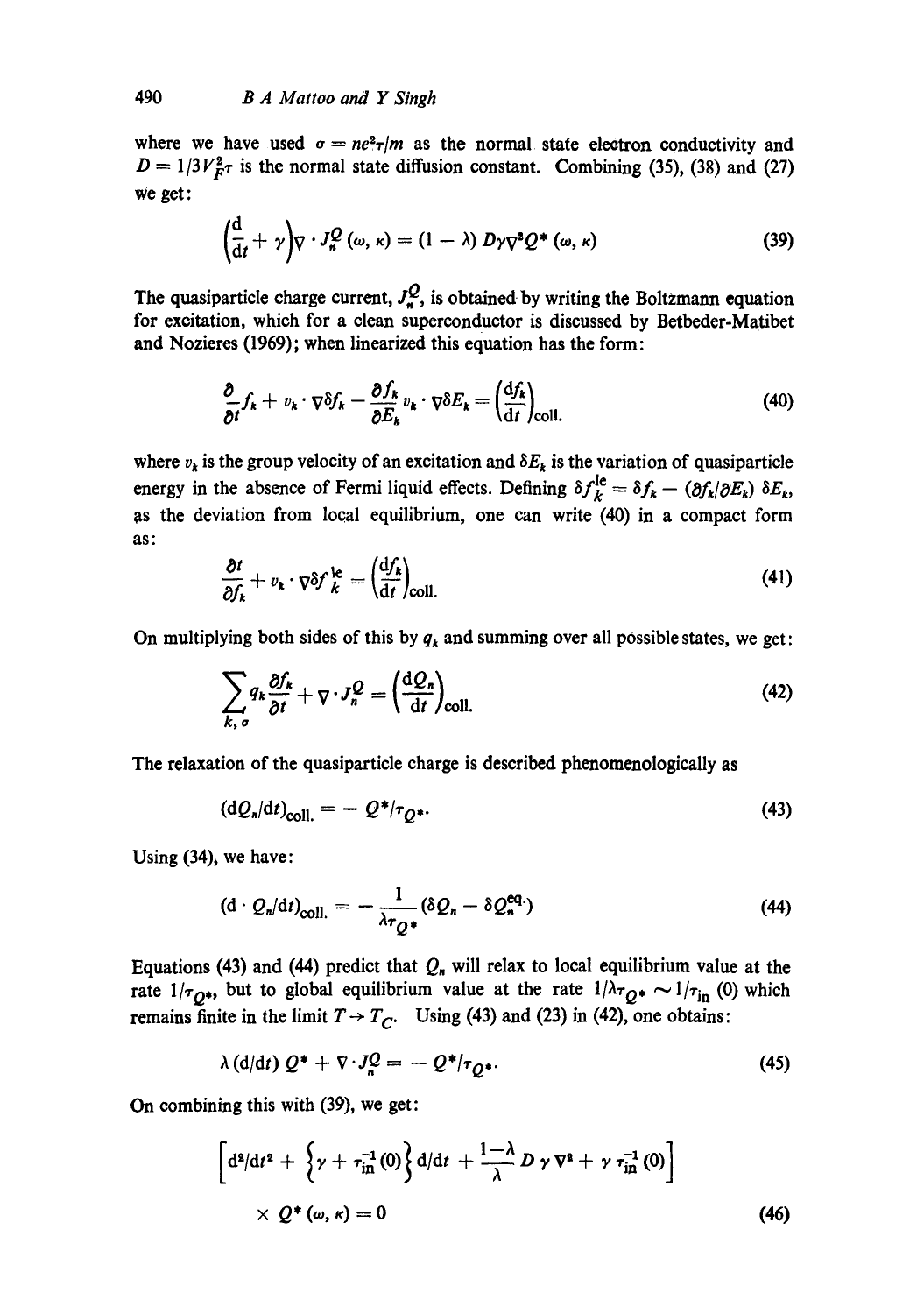This is the desired general differential equation in space and time for charge imbalance. If the charge imbalance is a wave-propagation of the form  $\exp[i(k\cdot\gamma-\omega t)]$ then (46) represents a dispersive wave whose dispersion relation for large  $\omega$  is:

$$
\omega^2 - \frac{(1-\lambda)}{\lambda} D \gamma \kappa^2 + i \omega \gamma = 0. \tag{47}
$$

This describes a propagating mode, with mode velocity

$$
V_{\text{mod}}^2 = \frac{(1-\lambda)}{\lambda} D \gamma. \tag{48}
$$

It is worth noting that (46) is a general one in the sense that it accounts for many results obtained by using other techniques. For example, at  $T \rightarrow T_c$ , (47) and (48) reduce to the results obtained by Entin-Wholman and Orbach (1978), in the gap regime. Using the dirty and clean limit values of superfluid response factor:

$$
\gamma = \begin{cases} \pi \Delta^2 / 2 k_B T & \text{for dirty limit} \\ 2 \left( 1 - \frac{T}{T_C} \right) / \tau & \text{for clean limit.} \end{cases}
$$
(49)

In (48) we get the results obtained by Schmid and Schon (1975b) and Artemenkov and Volkov (1976) for propagating modes in dirty and clean superconductors, respectively. Further application of (46) is discussed in the next section.

#### **4. Frequency Dependent of charge imbalance relaxation rate**

In a steady-state experiment in which  $Q^*$  is uniformly distributed over the volume  $\Omega$ , one can define relaxation rate  $\tau_{Q^*}^{-1} = \dot{Q}^*/Q_t^*$ . Here  $\dot{Q}_t^*$  is the rate of injection of quasiparticle charge. Since in actual experiments one measures  $Q_t^*$  in terms of injection current  $I_i$  ( $Q_i^* = I_i/e\Omega$ ) rather than  $Q_i^*$  it is convenient to present the measurements in the form (Pethick and Smith 1979)

$$
I/F^*\tau_{Q^*} = I_t/e\Omega Q^*,\tag{50}
$$

where  $F^*$  is the dimensionless calculable function, and  $I_t$  is the current through injection junction. The injection of quasiparticles create a charge density which is carried inside the superconductor by the supcrfluid and normal component current, *i.e.;* 

$$
I_i/e\Omega = -(\nabla \cdot J_n + \nabla \cdot J_s). \tag{51}
$$

In the presence of applied perturbation, the superfluid component gets directly coupled, satisfying the acceleration equation (39). Assuming the applied perturbation to be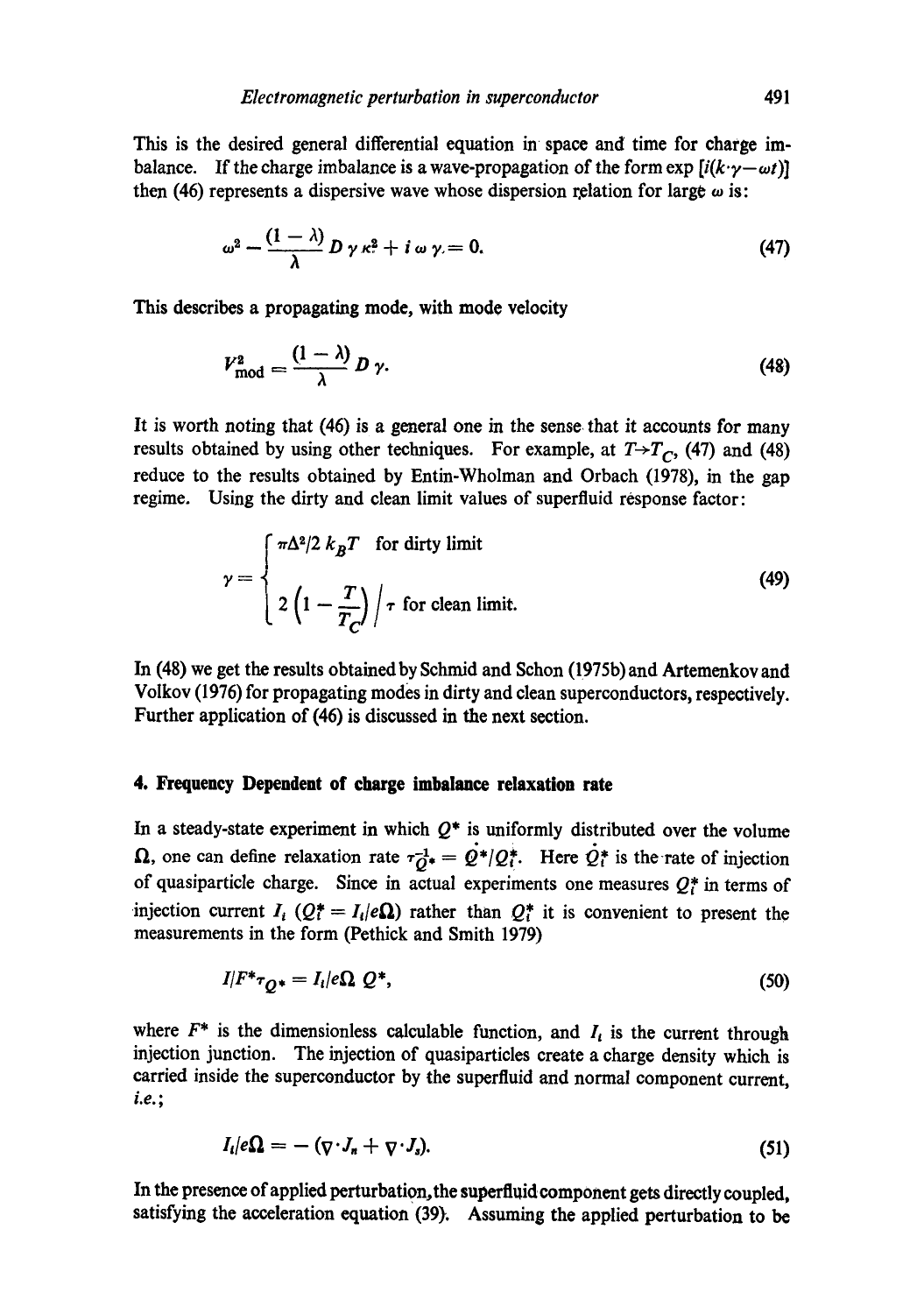spatially uniform, (39) simplifies to:

$$
\frac{\mathrm{d}}{\mathrm{d}t}J_{s}(\omega)=\gamma J_{n}.\tag{52}
$$

Using continuity equation  $\partial Q_n/\partial t = -(\nabla \cdot J_n + \nabla \cdot J_s)$  inside the superconductor and combining (51) and (52) one obtains:

$$
I_i/e\Omega = (1 + 1/\gamma \ d/dt) \{ (d/dt) Q_n(\omega) + \nabla \cdot J_n(\omega) \}.
$$
 (53)

As mentioned in the previous section, the quasiparticle current in a case of clean superconductor is obtained from the Boltzmann equation (40). Since we are dealing with injection of quasiparticles in thin films, the spatial variations of quasiparticle energy  $\delta E_k$  is negligible. Thus one can write (40) in simplified form as:

$$
\frac{\partial f_k}{\partial t} + v_k \cdot \nabla \, \delta f_k = \left(\frac{\mathrm{d} f_k}{\mathrm{d} t}\right)_{\text{coll.}} \tag{54}
$$

Multiplying both sides by  $q_k^0$  and summing over all possible states, we have:

$$
\frac{\partial Q_n}{\partial t} + \nabla \cdot J_n = \sum_{k\sigma} q_k^0 \left(\frac{\mathrm{d} f_k}{\mathrm{d} t}\right)_{\text{coll.}} \tag{55}
$$

Strictly, a current differing slightly from the normal current  $J_n = \sum_{m} \frac{\hbar \kappa}{m} \delta f_k$  appears ka

in this equation. However, close to  $T<sub>C</sub>$  this difference can be neglected. If this difference is taken into account, one gets second order correction terms (Mattoo and Singh 1982). Combining  $(29)$ ,  $(53)$  and  $(55)$ , one obtains

$$
I_i/e\Omega = (1 + 1/\gamma \ d/dt) \bigg[\sum_{k\sigma} q_k^0 \left(-1/\tau_{\text{in}} + d/dt\right) \delta f_k(\omega)\bigg],\tag{56}
$$

where the relaxation of quasiparticle distribution function due to inelastic scattering processes has been written as

$$
\left(\mathrm{d}f/\mathrm{d}t\right)_{\mathrm{coll.}} = -\delta f_k\left(\omega\right)/\tau_{\mathrm{in}}.\tag{57}
$$

Assuming  $\tau_{\text{in}}$  to be energy-independent, and using (7), (56) takes the form;

$$
I_i/e \Omega = (1 + 1/\gamma \mathrm{d/dt}) \left( -1/\tau_{\mathrm{in}}^{(0)} + \mathrm{d/dt} \right) \delta Q_n(\omega).
$$
 (58)

Dividing both sides by  $Q^*$  and using (20), we have

$$
1/F^* \tau_{Q^*} = [1 - Z(T)] \left\{ 1 - \frac{i\omega}{\gamma} \right\} \left\{ \frac{1}{\tau_{\text{in}}(0)} - i\omega \right\}
$$
 (59)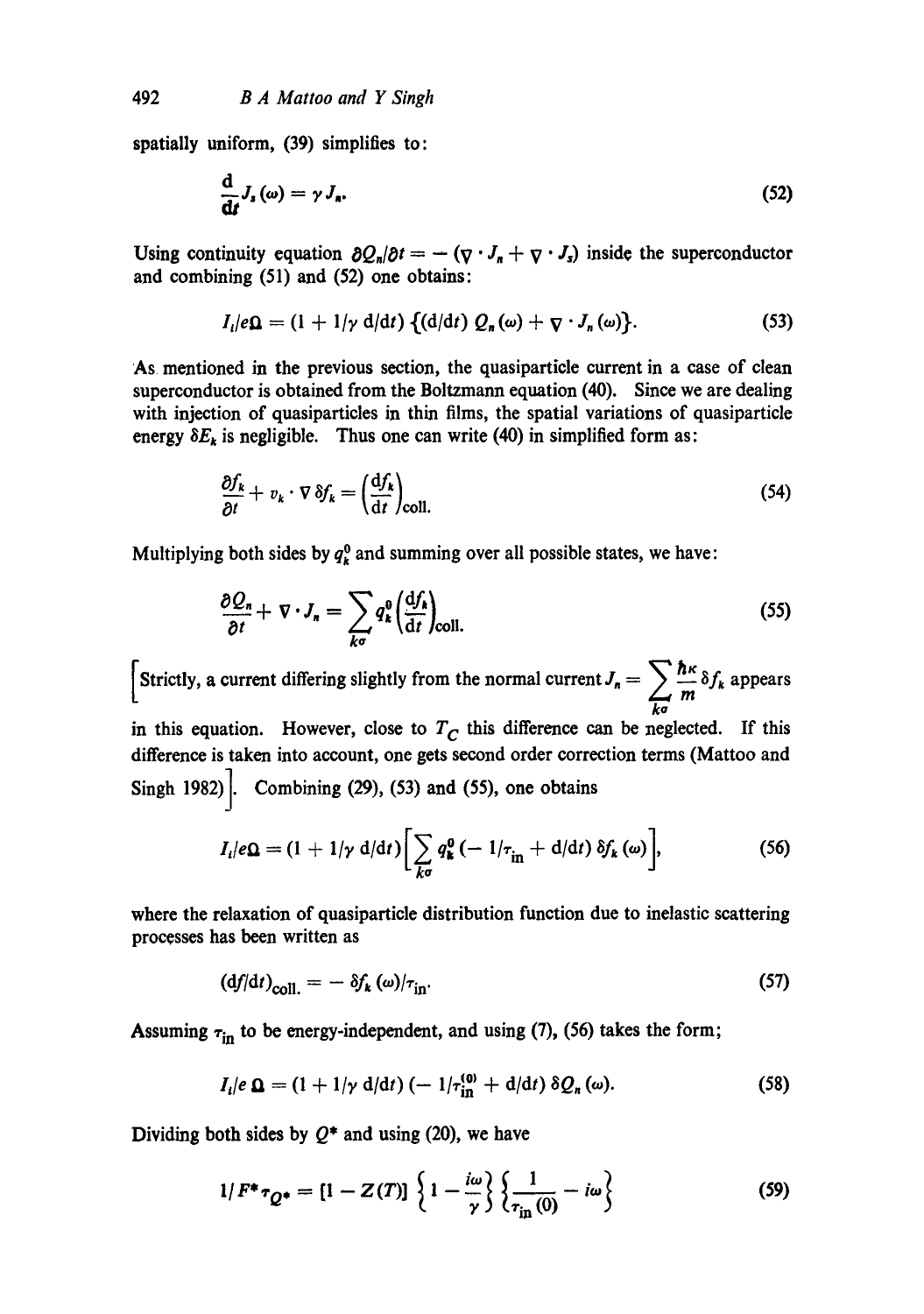where  $F^* = F^*$  ( $\Delta/k_B T$ ,  $eV_i/k_B T$ ) is a known function of temperature and applied voltage and has limiting form:

$$
F^* \simeq \left(1 - \frac{\pi \Delta}{|eV_i|}\right) \text{ with } (|eV_i| > k_B T).
$$

At temperatures close to  $T_C$ ,  $F^* \sim 1$  and remains close to unity for arbitrary temperatures provided the injection voltage is much larger than the energy gap. Thus (59) is identical with the result obtained by Entin-Wholman and Orbach (1980). In the absence of applied perturbation,  $(59)$  reduces to  $(31)$ . The comparison of the two equations clearly demonstrate the decrease in the charge imbalance relaxation rate. To calculate this decrease in charge imbalance relaxation rate we write (59) for low frequencies as:

$$
|\tau_{Q^*}^{-1}(\omega)| = |\tau_{Q^*}^{-1}(0)| \{ 1 + \omega^2 (\tau_{\text{in}}^2 + 1/\gamma^2) \}.
$$
 (60)

Under the stationary but spatially inhomogeneous condition the normal charge may diffuse over a characteristic length, which from  $(46)$  is seen to be:

$$
\lambda_Q^2 \cdot = \frac{(1-\lambda)}{\lambda} D \tau_{\text{in}}^{-1}.
$$
 (61)

At temperature close to  $T_C$ , (61) and (31) leads to

$$
\lambda_{Q^*}^2 = D \tau_{Q^*},\tag{62}
$$

in agreement with the result that quasiparticle diffusion length involves the charge imbalance relaxation time  $\tau_{Q^*}$  (Waldram 1975; HSiang and Clarke 1980) instead of  $\tau_{\text{in}}$  as earlier predicted by Pippard *et al* (1971). In the presence of applied perturbation, the superfluid currents get accelerated, resulting in increase of  $\delta Q_s$  and hence change in  $\mu_s$ . This in turn shifts the local equilibrium value of  $\delta Q_n$ . Thus in the presence of applied perturbation the quasiparticle charge penetration is morei n comparison to that in steady state condition. To a first approximation, this change in quasiparticle diffusion length may be obtained by using (59) in (62), *i.e.* 

$$
\lambda_{Q^*}^2(\omega) = \lambda_{Q^*}^2(0) \left\{ (1 - i \omega/\gamma) (1 - i \omega \tau_{\text{in}}(0)) \right\}^{-1}, \tag{63}
$$

where  $\lambda_{Q^*}$  (0) represents zero frequency value given by (62). For low frequencies (63) may b¢ written as

$$
|\lambda_{Q^*}(\omega)| = \lambda_{Q^*}^2(0) \{1 - 1/4 \omega^2 (\tau_{\text{in}}^2 + 1/\gamma^2)\}.
$$
 (64)

At temperature close to  $T_c$ , the excess boundary resistance at normal-superconductor interface due to diffusion of quasiparticle charge is given by

$$
R = \lambda_{Q^*} R_n. \tag{65}
$$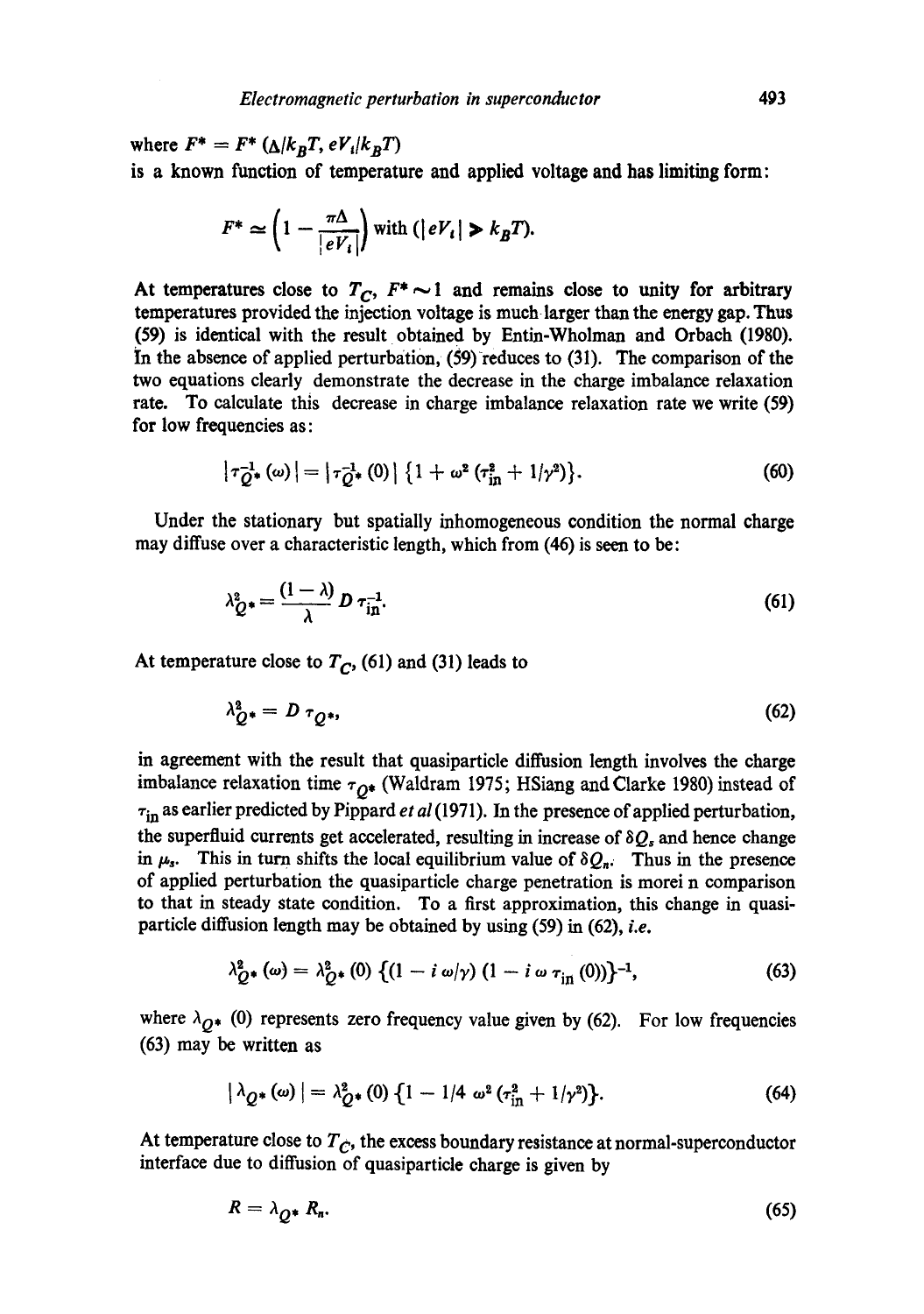### 494 *B A Mattoo and Y Singh*

Here  $R_n$  is the normal state resistivity of superconducting metal. This result is a consequence of the exponential decay of the quasiparticle charge over a region inside the superconductor where the normal current is converted into supercurrent. The result (65) was derived microscopically by Artemonkov *et al* (1978) and also discussed by Waldram (1975). Recently HSiang and Clarke (1980) have reported a simple derivation of (65). Since in the presence of applied perturbation the effective length over which the quasipartide charge diffuse increases, the boundary resistance should also change accordingly. Using (63) and (65) we get

$$
Z(\omega) = Z(0) \{ (1 - i\omega/\gamma) (1 - i\omega \tau_{\rm in}) \}^{1/2},
$$
 (66)

where  $Z(\omega)$  and  $Z(0)$  are the frequency dependent and zero frequency characteristic impedance of the N-S junction respectively. For low frequencies (66) can be written as:

$$
R(\omega) = R(0) \left\{ 1 + \frac{i \omega L}{R(0)} \right\}.
$$
 (67)

Thus in the presence of applied perturbation the N-S junction acts like a series junction of the normal resistance  $R$  and an effective inductance  $L$  due to the usual kinetic inductance of supercurrent. The ratio

$$
L/R(0) = 1/2 \{ \tau_{\text{in}}(0) + 1/\gamma \}, \tag{68}
$$

is the characteristic response time for the supercurrent.



Figure 1. Detectable percentage effects *versus* reduced temperature for clean limit.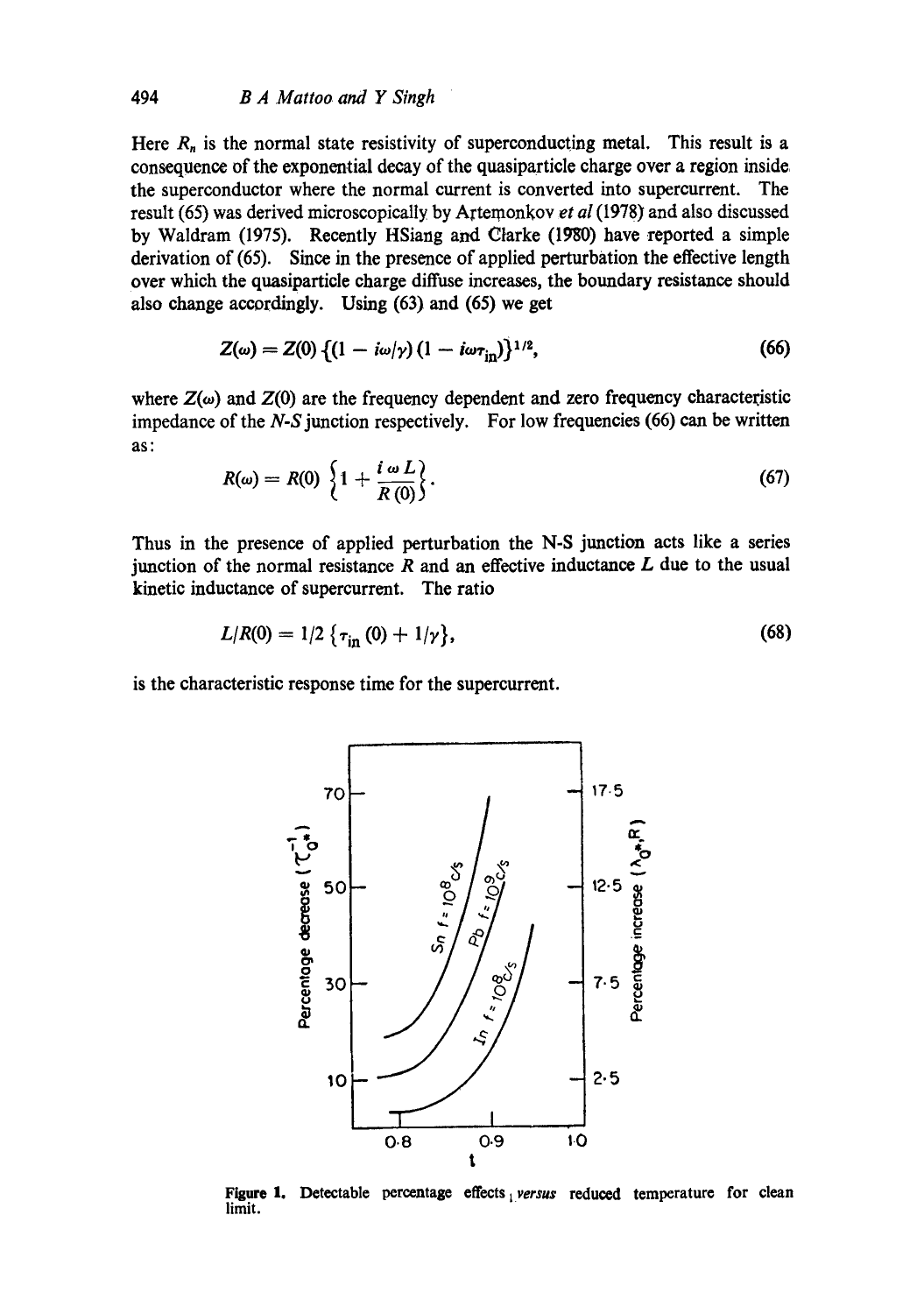|    | Frequency in<br>Cycles/sec. | Temperature<br>$t = T/T_c$ | $\omega^2$ ( $\tau_{\rm in}^2 + 1/\gamma^2$ ) | Percentage<br>decrease in<br>$\tau_{\mathbf{Q}^*}^{-1}$ | Percentage<br>increase in<br>$\lambda_{\Omega^*}$ and R |
|----|-----------------------------|----------------------------|-----------------------------------------------|---------------------------------------------------------|---------------------------------------------------------|
| Sn | 10*                         | $0.9 - 0.8$                | 0.02634                                       | 2.63                                                    | 0.65                                                    |
| Pb | 10 <sup>9</sup>             | $0.9 - 0.8$                | 0.079                                         | 7.9                                                     | 1.97                                                    |
| In | 10 <sup>9</sup>             | $0.9 - 0.8$                | 0.00478                                       | 47.8                                                    | 11.95                                                   |

Table 1. Detectable percentage effects for dirty hmit.

Using equation (49) for  $\gamma$  and average value of  $\tau_{in}(0)$  from H Siang and Clarke (1980), we calculate the percentage effects from (60), (64) and (67) for Sn, Pb, and In. These are shown in figure 1 for clean limit along with their temperature dependence. The estimate indicates that these effects can be detected within a narrow range of temperature between 0.9 to 0.8  $T_c$ , in accordance with expectations. Very close to  $T_c$  the fluctuations in the gap parameter dominates the scattering processes and far from *T c*  the approximations made in the text are not valid. Further, it is worth noting that in calculating percentage effects for clean limit it is assumed that the two relaxation times  $\tau_{\text{in}}$ . (0) and  $\tau$  (introduced in superfluid response factor) are not different. This also is valid in the neighbourhood of  $T_C$ . The percentage effects for dirty limit are listed in table 1. Since the impurity scattering processes are temperature-independent and  $\tau_{\text{in}} \ll 1/\gamma$  (for dirty limit) so the percentage effects will be almost temperatureindependent. We expect in the near future that these effects will be seen experimentally as in both cases the detectable effects lie in microwave region.

#### **5. Conclusion**

The approach outlined in this paper is one that combines the simplicity of two-fluid from work with a microscopic foundation. We have derived an expression for space and time variation of charge imbalance which is a general one in the sense that it accounts for many results obtained previously by using other techniques. Kadin *et al* (1980) exploited the electric transmission line anology to (46) to study charge imbalance wave and showed that transmission lines on either side of the case acts like a shunted impedance in the high frcquency limit. We also studied the low frequency response of charge imbalance and showed an increase in the quasiparticle diffusion length. This in turn decreases the charge imbalance relaxation rate and increase in *N-S* interface boundary resistance. The *N-S* interface is shown to act like a series junction of normal resistance and an effective impedance of superfluid component due to the usual kinetic impedance of supercurrent. The predicted frequencics for detectable changes lie in the microwave region and thus can be verified experimentally.